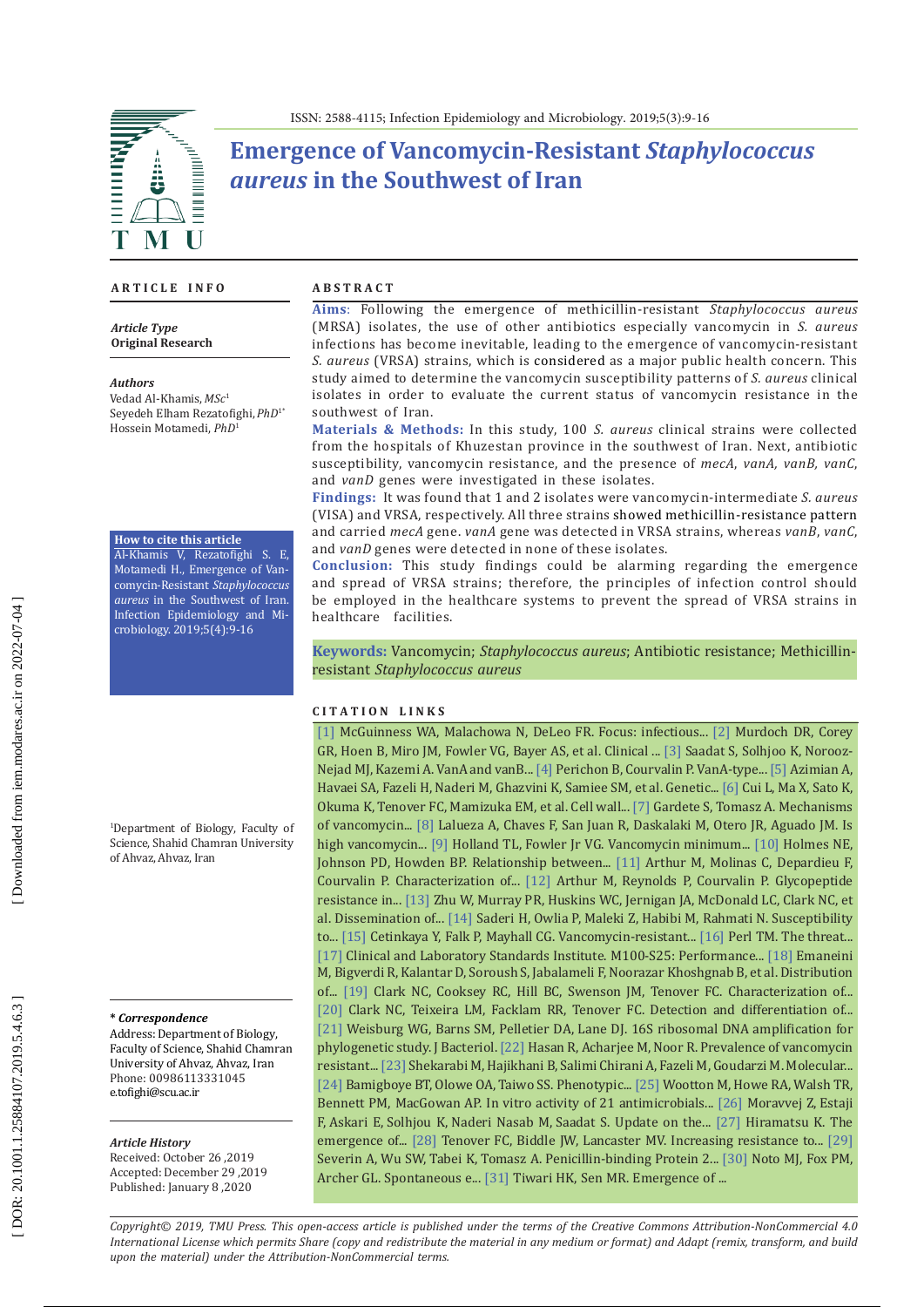## **Introduction**

*Staphylococcus aureus* as an important human pathogen could lead to a variety of infectious diseases ranging from soft tissue infections to life-threatening diseases, such as endocarditis and pneumonia [ 1 - 2 ] . Resistance of *S. aureus* to antimicrobial drugs has become a global concern in the past eight decades. Penicillinresistant *S. aureus* emerged for the first time in 1942, and nineteen years later in 1961, methicillin resistance was reported. Finally, in 2002, the first vancomycin-resistant *S. aureus* (VRSA) strain was detected  $\left[3\right]$ ; however, this type of resistance has not been reported in many countries.

The high prevalence of MRSA, beside the increased use of vancomycin, has led to the emergence of two types of glycopeptide resistance among *S. aureus* strains. The first type, known as vancomycin-intermediate *S. aureus* (VISA), is produced by a thickened and poorly cross-linked cell wall layer, resulting in the accumulation of D-Ala-D-Ala building blocks, which are the targets of vancomycin in the periphery, and the diminishment of vancomycin effects [4-6 ] . Research has showed that chemotherapy failure may be significantly correlated with a mild increase in vancomycin MIC for MRSA strains recovered from patients, even when vancomycin is not used for treatment  $[7-10]$ .

The second type is VRSA with a high level of vancomycin resistance due to the acquisition of *vanA* gene from *Enterococcus* species [ 4, 11 -12 ] . Generally, *vanA* operon is encoded on transposon Tn1546, which is a part of a conjugative plasmid related to vancomycinresistant *Enterococci* (VRE) [11] . Resistance to vancomycin in *S. aureus* may arise in two ways. Vancomycin resistance plasmid could be acquired by *S. aureus* during conjugation events, leading to the vancomycin resistance plasmid or Tn1546 transfer from VRE plasmid into a resident staphylococcal plasmid  $[4, 13]$ . VanA is a ligase producing D-Ala-D-Lac, a

substitution for D-Ala-D-Ala, which shows a reduced affinity to glycopeptides, including vancomycin and teicoplanin [4].

To date, transferable resistance mechanisms including *vanA* gene has not been detected in VISA examined, and this phenotype has not been found in the presence of vancomycin. Evidence suggests that VISA strains pose a lower public health risk in comparison with VRSA strains; however, it is still of clinical significance and needs to be controlled [ 5 ] . The first VISA strain was isolated in Japan in 1997, followed by the United States, France, United Kingdom, and other countries, confirming the emergence of these strains on a global scale [14 ] . There are several types of *van* genes, including *vanA*, *vanB*, *vanC*, *vanD*, *vanE*, and *vanG*. The operons of *vanA* and *vanB* are located on plasmids or chromosomes, while *vanC, vanD*, *vanE*, and *vanG* operons are only located on chromosomes  $[4, 15]$ . Although the prevalence of VRSA is very low, the high prevalence of MRSA strains and the overuse of vancomycin could be considered as risk factors for the emergence and dissemination of VRSA strains  $[16]$ .

**Objectives**: This study aimed to investigate the emergence of VISA and VRSA strains in *S. aureus* clinical isolates and to determine the susceptibility patterns of these strains in order to evaluate the current status of vancomycin resistance in the southwest of Iran.

### **Materials and Methods**

**Bacterial isolates**: A total of 100 *S. aureus*  isolates were collected from different hospitals of Khuzestan province, Iran, during seven months from December 2015 to June 2016. The strains were isolated from various clinical specimens, including urine, blood, trachea, and wound. *S. aureus* isolates were confirmed by conventional biochemical methods such as Gram staining, catalase, oxidase, DNase, mannitol fermentation, slide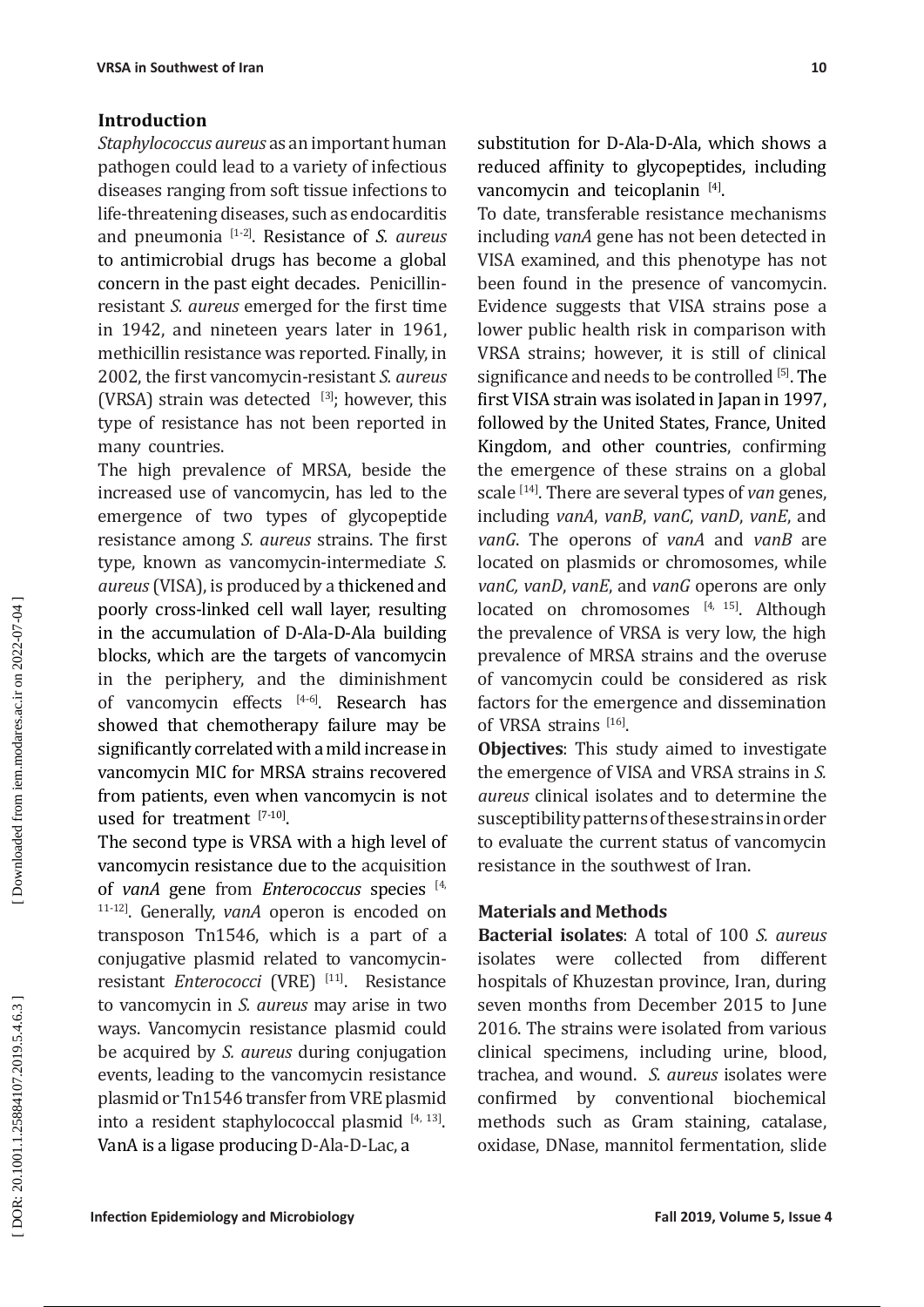and tube coagulase, furazolidone (100 µg) susceptibility, and bacitracin (0.04 unites) resistance tests [3].

**Antimicrobial susceptibility testing**: Kirby-Bauer disk diffusion method was carried out to detect the antibiotic susceptibility pattern of the isolates according to the Clinical Laboratory Standards Institute (CLSI) guidelines  $1^{17}$ . Antibiotic disks used in the test contained penicillin (10 unites), gentamicin (10 μg), ciprofloxacin (5 μg), cefoxitin (30 µg), tetracycline (30 µg), kanamycin (30 µg), and amikacin (30 µg).

**Detection of VISA and VRSA isolates**: To screen VRSA strains, all the isolates were cultured on in-house-prepared brain heart infusion (BHI) agar (Merck, Germany) containing 6 µg/mL of vancomycin (BHI6V). Next, direct colony on nutrient agar plate was transferred and suspended in sterile saline to obtain 0.5 McFarland turbidity. Then 10 µL of suspension was inoculated onto BHI6V agar surface and incubated for 24 hours at 35℃ in ambient air. *E. faecalis* ATCC 29212 was considered as negative control (vancomycinsusceptible), and *E. faecalis* ATCC 51299 was used as positive control (vancomycinresistant). Isolates producing one or more colony on BHI6V medium were further investigated by measuring vancomycin minimum inhibitory concentration (MIC). To screen VISA isolates, vancomycin MIC was determined by the preparation of two-fold dilutions of vancomycin (2-1024 µg/mL) in Mueller-Hinton broth (MHB). According to the CLSI guidelines, MIC breakpoints for VSSA, VISA, and VRSA were defined as follows: 2 μg/ mL;  $4-8 \mu g/mL$ ; and  $\geq 16 \mu g/mL$ , respectively [17].

**Detection of** *mecA***,** *vanA***,** *vanB***,** *vanC* **and**  *vanD* **genes by PCR assay**: DNA of the isolates was extracted by a Gram positive DNA extraction kit (CinnaGen; Iran) according to the manufacturer's instructions. The PCR primers and conditions related to *mecA*, *vanA*, *vanB*, *vanC,* and *vanD* genes were applied as recommended by Emaneini et al. (2013), Clark et al. (1993), Clark et al. (1998), and [Perichon](https://www.ncbi.nlm.nih.gov/pubmed/?term=Perichon%20B%5BAuthor%5D&cauthor=true&cauthor_uid=9303405) et al.  $(1997)$   $[18-20]$ . VRSA and VISA isolates were confirmed genotypically by DNA sequence analysis of 16S rRNA gene [ 21] (Table 1) **.**

**Ethical Permissions**: The study was approved by the research committee of Shahid Chamran University of Ahvaz and performed in accordance with the ethical standards laid down in the Declaration of Helsinki in 1964.

# **Findings**

**Antibiotic resistance**: All the isolates were confirmed as *S. aureus* by conventional morphological and biochemical methods. The antibiotic susceptibility profile of all the isolates was assessed against seven antibiotics. The highest resistance rate was related to penicillin (99%), followed by cefoxitin (95%), tetracycline (90%), kanamycin (87%), amikacin (72%), and gentamicin (61%). Also, *mecA* gene was detected in 95 (95%) isolates. **VISA and VRSA strains**: Based on the MIC results, one (1%) isolate showed intermediate resistance to vancomycin (MIC: 8 µg/mL); however, none of the vancomycin resistance genes were detected in this isolate. Two strains were confirmed as VRSA with MIC of 512 µg/mL. These two isolates carried *vanA* gene and showed resistance to all the investigated antimicrobial agents. One of these two VRSA isolates generated two forms of small and pinpoint colonies when cultured on vancomycin-free agar plates; however, both colonies were similar in terms of the antibiotic resistance pattern, the presence of *vanA* gene, and MIC for vancomycin. On the other hand, *vanB, vanC*, and *vanD* genes were found in none of the isolates. All three isolates were confirmed as *S. aureus* by DNA sequence analysis of 16S rRNA gene. Demographic data and antibiogram profiles of these strains are presented in Table 2.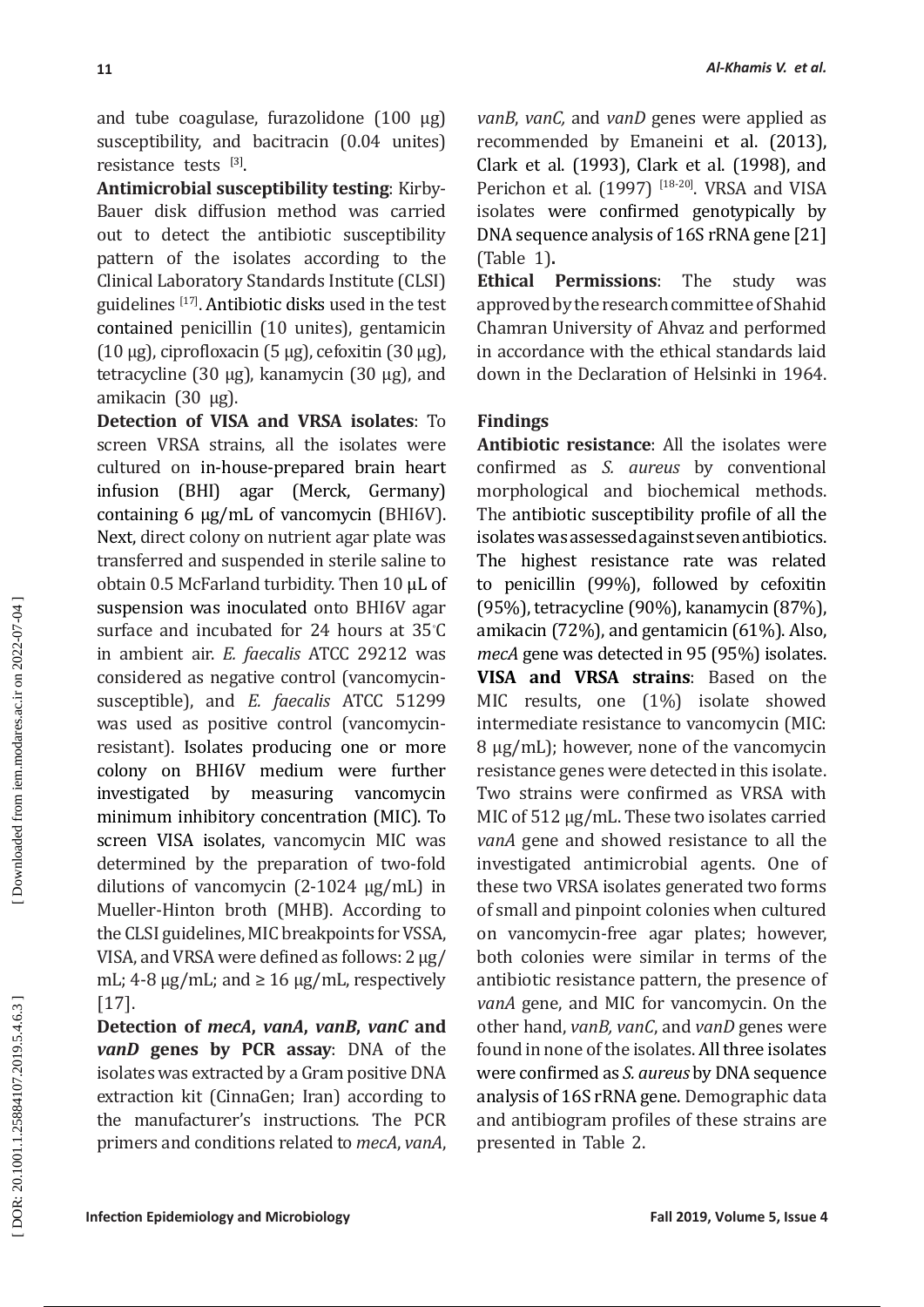| <b>Primer Name</b> | Sequence $(5' \rightarrow 3')$                                                 | <b>References</b> |  |  |
|--------------------|--------------------------------------------------------------------------------|-------------------|--|--|
| vanA               | CATGAATAGAATAAAAGTTGCAATA<br>CCCCTTTAACGCTAATACGATCAA                          | 19                |  |  |
| vanB               | GTGACAAACCGGAGGCGAGGA<br><b>CCGCCATCCTCCTGCAAAAAA</b>                          | 19                |  |  |
| vanC               | GAAAGACAACAGGAAGACCGC<br>ATCGCATCACAAGCACCAATC                                 | 20                |  |  |
| vanD               | <b>TAAGGCGCTTGCATATACCG</b><br><b>TGCAGCCAAGTATCCGGTAA</b>                     | $\overline{4}$    |  |  |
| 16SrRNA            | CCGAATTCGTCGACAACAGAGTTTGATCCTGGCTCAG<br>CCCGGGATCCAAGCTTACGGTTACCTTGTTACGACTT | 21                |  |  |
| mecA               | <b>TCCAGATTACAACTTCACCAGG</b><br><b>CCACTTCATATCTTGTAACG</b>                   | 18                |  |  |

**Table 1)** Names and sequences of primers used in this study

**Table 2)** The characterizations and antibiotic susceptibility profiles of VISA and VRSA isolates

| <b>Sample</b><br>Code | <b>Size of Colony</b> | Gene<br><b>Detected</b> | <b>MIC</b> | <b>PEN</b>   | <b>GM</b>    | <b>KAN</b>   | <b>VAN</b>     | AM           | <b>FOX</b>   | <b>TET</b>   | $\mathbf{C}$   |
|-----------------------|-----------------------|-------------------------|------------|--------------|--------------|--------------|----------------|--------------|--------------|--------------|----------------|
| 48                    | Small                 | N <sub>o</sub>          | 8          | $\mathbf R$  | $\mathbf{I}$ | Æ            | $\blacksquare$ | $\mathbf R$  | $\mathbf R$  | $\mathbf R$  |                |
| 142                   | Small and<br>pinpoint | vanA                    | 512        | $\mathbf{R}$ | $\mathbb{R}$ | $\mathbf R$  | $\mathbb{R}$   | $\mathbb{R}$ | $\mathbb{R}$ | $\mathbb{R}$ | R              |
| 148                   | Small                 | vanA                    | 512        | $\mathbb{R}$ | $\mathbb{R}$ | $\mathbb{R}$ | $\mathbf R$    | $\mathbb{R}$ | $\mathbb{R}$ | $\mathbb{R}$ | $\overline{R}$ |

MIC: Minimum Inhibitory Concentration; PEN: penicillin; GM: gentamicin; KAN: kanamycin; VAN: vancomycin; AM: amikacin; FOX: cefotaxime; TET: tetracyclin; CP: ciprofloxacin; R: resistant; S: sensitive; I: intermediate

### **Discussion**

With the emergence of methicillin resistance in *S. aureus* strains, the use of other antibiotics especially vancomycin in *S. aureus* infections is inevitable. Accordingly, resistance of these MRSA isolates to vancomycin is a

major public health threat  $[22]$ . The genetic basis of VISA strains is largely unknown as no gene or operon has been linked to VISA. However, previous reports indicated that frequent use of high doses of vancomycin may lead to the emergence of strains with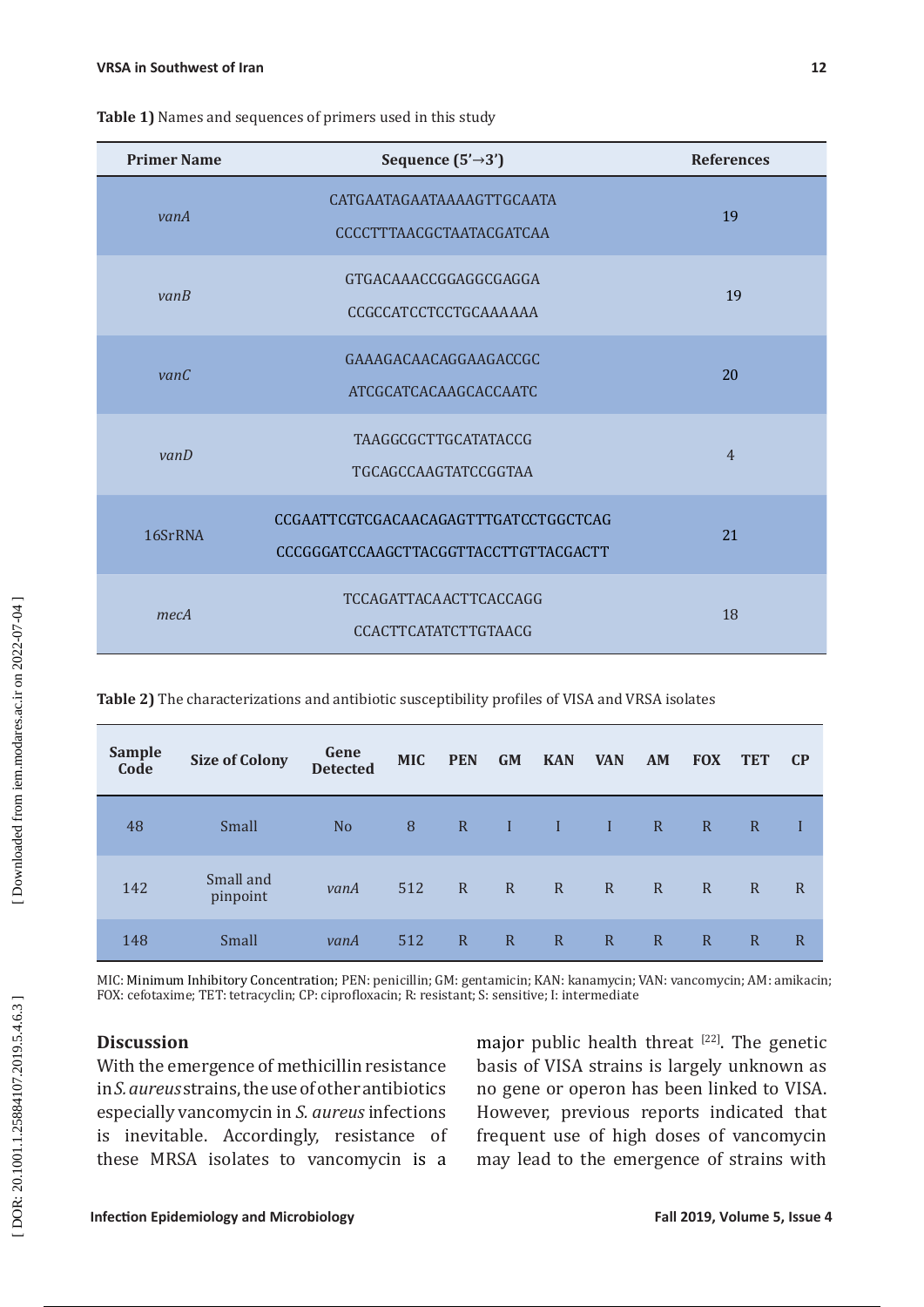chromosomal mutations. According to the Center for Disease Control and Prevention (CDC) recommendations about the MIC and vancomycin screen agar methods for VISA and VRSA detection, both methods were applied to detect vancomycin-susceptible isolates.

In the present study, one strain showed a VISA phonotype and had no vancomycin resistance gene; although it carried *mecA* gene. This strain showed MDR pattern. On the other hand, a few VRSA cases have been reported worldwide. So far, several reports have been published about VRSA in Iran <sup>[3, 5,</sup>] 23] . Azimian et al. (2012) detected one VRSA strain in the northeastern region of Iran. Its genetic characteristics revealed that this strain was a MRSA clone endemic in Asia with some genetic changes, including mutation in *gmk* gene and acquisition of *vanA* gene [5]. VRSA strains isolated by Saadat et al *.* (2014) in Shiraz, south of Iran, carried *vanA* and/ or *vanB* resistance genes [3]. The existence of VRSA and VISA strains in Tehran, capital of Iran, was reported by Shekarabi et al.(2017), *vanA* gene was detected in all VRSA isolates  $[23]$ . In the present study, two VRSA strains were detected in the southwest of Iran for the first time. Both isolates carried *vanA* gene and were resistant to all antibiotics tested with MDR phenotype; they also carried *mecA* gene, which is in accordance with the previous studies results [ 24- 25]. VRSA strains detected in other studies were also resistant to multiple antibiotics including methicillin, quinolones, macrolides, and cephalosporins; therefore, MDR is a common phenotype in these isolates  $^{[7]}$ .

VRSA strains were reported in some countries including Pakistan, Iran, USA, Nigeria, and India<sup>[26]</sup>; however, according to these reports, it seems that the prevalence of VRSA isolates is increasing in Iran, and this country is becoming a hotspot region for the emergence of VRSA isolates <sup>[23]</sup>. Consistent with the previous reports on VISA and VRSA strains, one of the two VRSA strains isolated in the present study generated small and large colony variants  $^{[27-28]}$ . Generally, VRSA and VISA strains have phenotypically smaller colonies compared to their susceptible counterparts  $[29]$ .

Although simultaneous resistance to betalactams and glycopeptides has a high biological cost for *S. aureus*[30], in the absence of an inducer (vancomycin), the biological cost is low for VRSA; therefore, the spread risk of such clinical isolates should not be underestimated  $[4, 30]$ . So far, there have been only few reports of VRSA strains; thus, it is difficult to determine the risk factors associated with the emergence of VRSA strains. According to the literature, these strains have been isolated from dissimilar diseases. Nonetheless, continuous exposure to a glycopeptide antibiotic could play an important role in the emergence of these strains  $[7]$ . The development of antibiotic resistance could be attributed to the antibiotics overconsumption, availability even without prescription, misuse in hospitals, and uncontrolled use in livestock and agriculture industries [31].

# **Conclusion**

The emergence and dissemination of VRSA strains is one of the most important lifethreatening events in clinical settings; therefore, special attention is needed to be paid on the risk factors associated with VRSA in any region. To prevent the prevalence of this type of resistance, physicians should perform vancomycin susceptibility tests for *S. aureus* infections, prescribe an appropriate antibiotic, and employ the principles of infection control in the healthcare systems to prevent the spread of VRSA in healthcare facilities  $[5, 14]$ .

**Acknowledge ments:** This study is related to the MS thesis by Vedad Al-Khamis,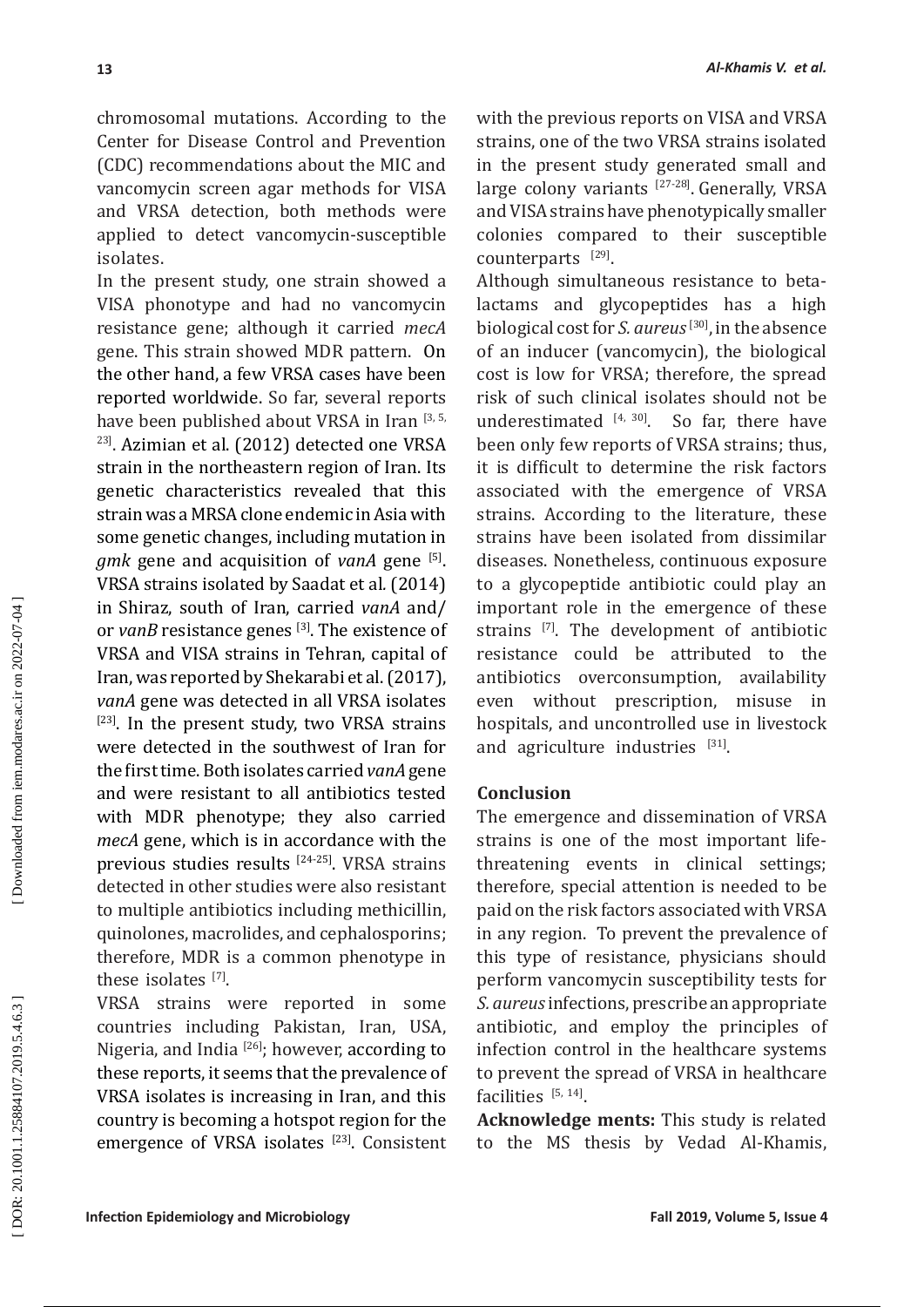approved by the Shahid Chamran University of Ahvaz. Authors are very thankful to Shahid Chamran University of Ahvaz for providing facilities to accomplish the present research project within the specified time.

**Ethical Permissions:** The study was approved by the research committee of Shahid Chamran University of Ahvaz. **Conflicts of interests:** The authors declare

that they have no competing interest.<br> **Authors' contribution:** SER and VA Authors' contribution: participated in searching for subjects and data and also performing the research. SER conducted the research. SER and HM analyzed and interpreted data. All authors read, revised, and approved the final manuscript.

**Fundings:** This study was supported by a grant from Shahid Chamran University of Ahvaz (No: 96/3/02/32860), Iran.

# **References**

- 1. McGuinness WA, Malachowa N, DeLeo FR. Focus: infectious diseases; vancomycin resistance in Staphylococcus aureus. Yale J Biol Med. 2017; 90(2):269-81.
- 2. Murdoch DR, Corey GR, Hoen B, Miro JM, Fowler VG, Bayer AS, et al. Clinical presentation, etiology, and outcome of infective endocarditis in the 21st century: The international collaboration on endocarditis-prospective cohort study. Arch Intern Med, 2009; 169(5):463-73.
- 3. Saadat S, Solhjoo K, Norooz-Nejad MJ, Kazemi A. VanA and vanB positive vancomycin-resistant Staphylococcus aureus among clinical isolates in Shiraz, South of Iran. Oman Med J. 2014; 29(5):335-9.
- 4. Perichon B, Courvalin P. VanA-type vancomycin-resistant Staphylococcus aureus. Antimicrob Agents Chemother. 2009; 53(11):4580-7.
- 5. Azimian A, Havaei SA, Fazeli H, Naderi

M, Ghazvini K, Samiee SM, et al. Genetic characterization of a vancomycinresistant Staphylococcus aureus isolate from the respiratory tract of a patient in a university hospital in northeastern Iran. J Clin Microbiol. 2012; 50(11):3581-5.

- 6. Cui L, Ma X, Sato K, Okuma K, Tenover FC, Mamizuka EM, et al. Cell wall thickening is a common feature of vancomycin resistance in Staphylococcus aureus. J Clin Microbiol. 2003; 41(1):5-14.
- 7. Gardete S, Tomasz A. Mechanisms of vancomycin resistance in Staphylococcus aureus. J Clin Invest. 2014; 124(7):2836- 40.
- 8. Lalueza A, Chaves F, San Juan R, Daskalaki M, Otero JR, Aguado JM. Is high vancomycin minimum inhibitory concentration a good marker to predict the outcome of methicillin-resistant Staphylococcus aureus bacteremia? J Infect Dis. 2010; 201(2):311-2.
- 9. Holland TL, Fowler Jr VG. Vancomycin minimum inhibitory concentration and outcome in patients with Staphylococcus aureus bacteremia: Pearl or pellet? J Infect Dis. 2011; 204(3):329-31.
- 10. Holmes NE, Johnson PD, Howden BP. Relationship between vancomycinresistant Staphylococcus aureus, vancomycin-intermediate S. aureus, high vancomycin MIC, and outcome in serious S. aureus infections. J Clin Microbiol. 2012; 50(8):2548-52.
- 11. Arthur M, Molinas C, Depardieu F, Courvalin P. Characterization of Tn1546, a Tn3-related transposon conferring glycopeptide resistance by synthesis of depsipeptide peptidoglycan precursors in Enterococcus faecium BM4147. J Bacteriol. 1993;175(1):117-27.
- 12. Arthur M, Reynolds P, Courvalin P. Glycopeptide resistance in Enterococci. Trends Microbiol. 1996; 4(10):401-7.
- 13. Zhu W, Murray PR, Huskins WC,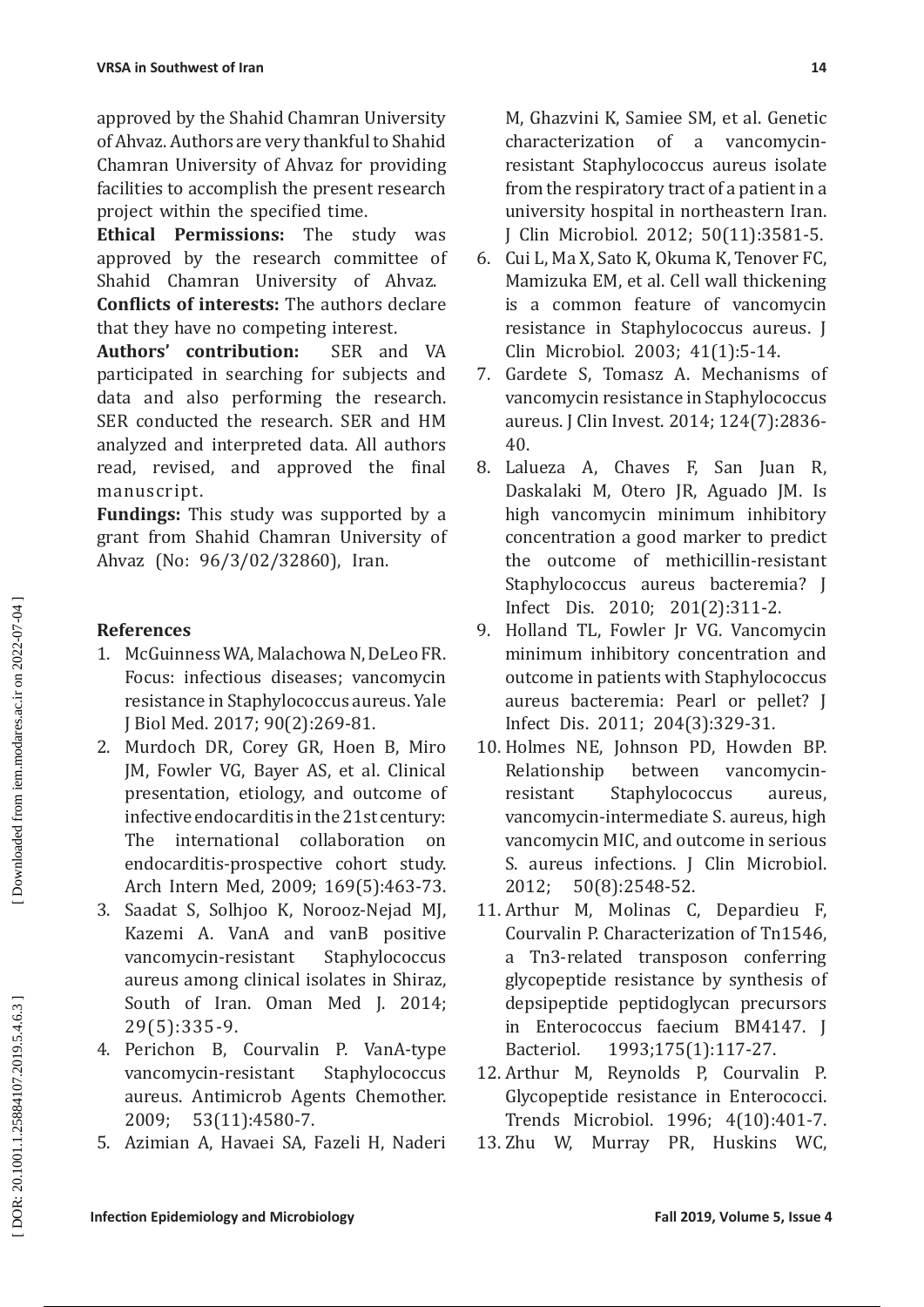Jernigan JA, McDonald LC, Clark NC, et al. Dissemination of an Enterococcus Inc18-Like *vanA* plasmid associated with vancomycin-resistant aureus. Antimicrob Agents Chemother. 2010; 54(10):4314-20.

- 14. Saderi H, Owlia P, Maleki Z, Habibi M, Rahmati N. Susceptibility to vancomycin in Staphylococcus aureus isolated from patients of four university-affiliated hospitals in Tehran. Iran J Pathol. 2008; 3(3):161-7.
- 15. Cetinkaya Y, Falk P, Mayhall CG. Vancomycin-resistant Enterococci. Clin Microbiol Rev. 2000; 13(4):686-707.
- 16. [16] Perl TM. The threat of vancomycin<br>resistance. Am I Med. 1999: resistance. Am J Med. 1999; 106(5):26S-37S.
- 17. Clinical and Laboratory Standards Institute. M100-S25: Performance standards for antimicrobial susceptibility testing; Twenty-fifth informational supplement. CLSI; 2015.
- 18. Emaneini M, Bigverdi R, Kalantar D, Soroush S, Jabalameli F, Noorazar Khoshgnab B, et al. Distribution of genes encoding tetracycline resistance and aminoglycoside modifying enzymes in Staphylococcus aureus strains isolated from a burn center. Ann Burns Fire Disasters 2013;26(2):76-80.
- 19. Clark NC, Cooksey RC, Hill BC, Swenson JM, Tenover FC. Characterization of<br>glycopeptide-resistant Enterococci glycopeptide-resistant from U.S. hospitals. Antimicrob Agents<br>Chemother. 1993: 37(11):2311-7. 1993; 37(11):2311-7.
- 20. Clark NC, Teixeira LM, Facklam RR, Tenover FC. Detection and differentiation of vanC-1, vanC-2, and vanC-3 glycopeptide resistance genes in Enterococci. J Clin Microbiol. 1998; 36(8):2294-7.
- 21. Weisburg WG, Barns SM, Pelletier DA, Lane DJ. 16S ribosomal DNA amplification for phylogenetic study. J Bacteriol. 1991;

173(2):697-703.

- 22. Hasan R, Acharjee M, Noor R. Prevalence of vancomycin resistant Staphylococcus aureus (VRSA) in methicillin resistant S. aureus (MRSA) strains isolated from burn wound infections. Tzu chi Med J. 2016; 28(2):49-53.
- 23. Shekarabi M, Hajikhani B, Salimi Chirani A, Fazeli M, Goudarzi M. Molecular characterization of vancomycin-resistant Staphylococcus aureus strains isolated from clinical samples: A three year study in Tehran, Iran. PloS One. 2017; 12(8):e0183607.
- 24. Bamigboye BT, Olowe OA, Taiwo SS. Phenotypic and molecular identification of vancomycin resistance in clinical Staphylococcus aureus isolates in Osogbo, Nigeria. Eur J Microbiol Immunol. 2018; 8(1):25-30.
- 25. Wootton M, Howe RA, Walsh TR, Bennett PM, MacGowan AP. In vitro activity of 21 antimicrobials against vancomycinresistant Staphylococcus aureus (VRSA) and heteroVRSA (hVRSA). J Antimicrob Chemother. 2002; 50(5):760-1.
- 26. [Moravvej Z](https://www.ncbi.nlm.nih.gov/pubmed/?term=Moravvej%20Z%5BAuthor%5D&cauthor=true&cauthor_uid=23880172) , [Estaji F](https://www.ncbi.nlm.nih.gov/pubmed/?term=Estaji%20F%5BAuthor%5D&cauthor=true&cauthor_uid=23880172), [Askari E](https://www.ncbi.nlm.nih.gov/pubmed/?term=Askari%20E%5BAuthor%5D&cauthor=true&cauthor_uid=23880172) , [Solhjou](https://www.ncbi.nlm.nih.gov/pubmed/?term=Solhjou%20K%5BAuthor%5D&cauthor=true&cauthor_uid=23880172)  [K](https://www.ncbi.nlm.nih.gov/pubmed/?term=Solhjou%20K%5BAuthor%5D&cauthor=true&cauthor_uid=23880172) , [Naderi Nasab M](https://www.ncbi.nlm.nih.gov/pubmed/?term=Naderi%20Nasab%20M%5BAuthor%5D&cauthor=true&cauthor_uid=23880172) , [Saadat S](https://www.ncbi.nlm.nih.gov/pubmed/?term=Saadat%20S%5BAuthor%5D&cauthor=true&cauthor_uid=23880172). Update on the global number of vancomycinresistant Staphylococcus aureus (VRSA) strains. Int J Antimicrob Agents. 2013; 42(4):370-1
- 27. Hiramatsu K. The emergence of Staphylococcus aureus with reduced susceptibility to vancomycin in Japan. Am J Med. 1998; 104(5):7S-10S.
- 28. Tenover FC, Biddle JW, Lancaster MV. Increasing resistance to vancomycin and other glycopeptides in Staphylococcus aureus. Emerg Infect Dis. 2001; 7(2):327-32.
- 29. Severin A, Wu SW, Tabei K, Tomasz A. Penicillin-binding Protein 2 is essential for expression of high-level vancomycin resistance and cell wall synthesis in